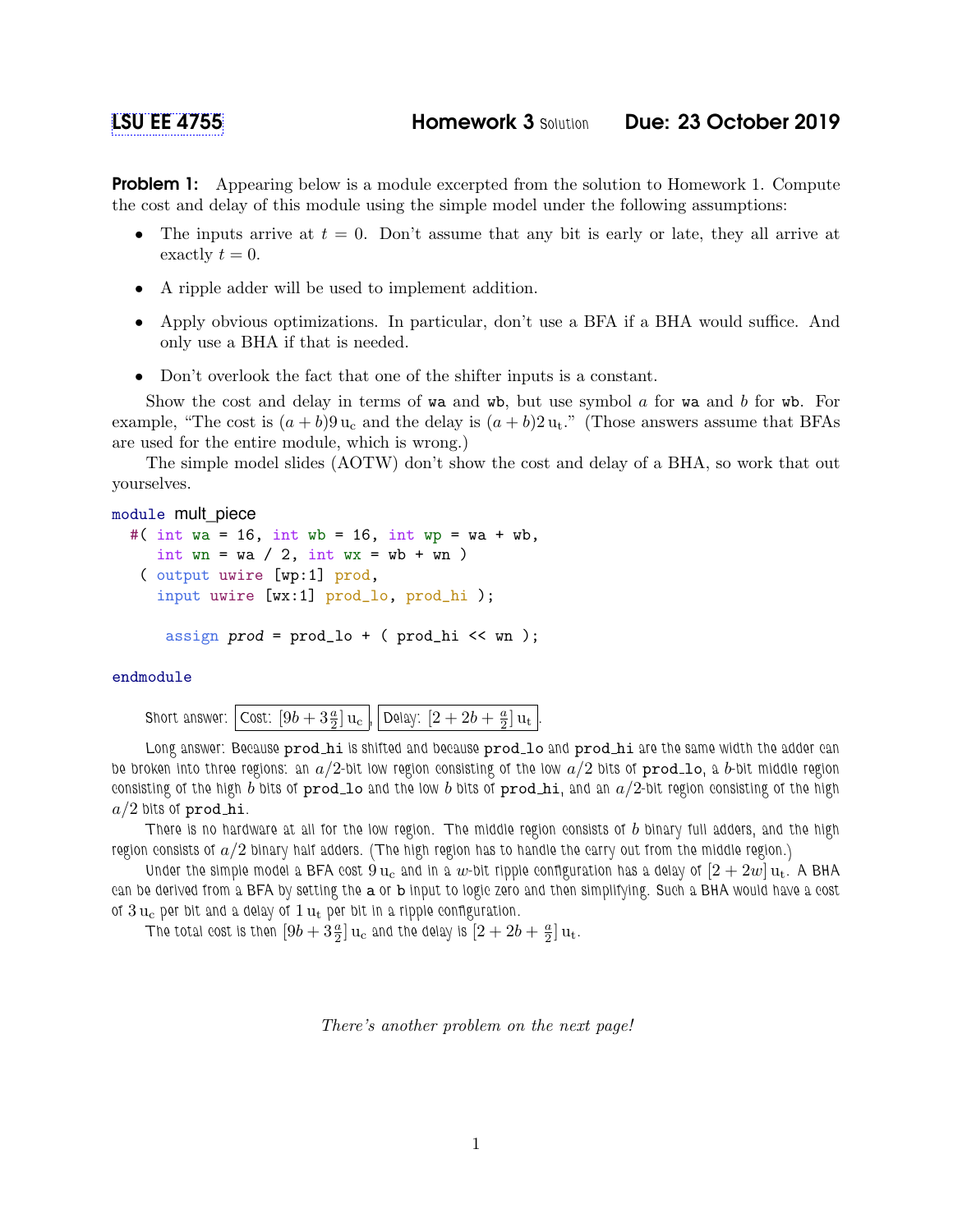**Problem 2:** A w-bit multiplier needs to add together w partial products using  $w - 1$  adders. A naïve timing analysis of a non-tree ripple adder implementation would compute a delay of  $w(2 \times$  $(2w + 2) = (4w<sup>2</sup> + w)$  u<sub>t</sub> for the 2w-bit product using the simple model and ignoring ripple-unit cascading. As we should know  $4w^2$  is not a good term to have in an expression for time. The goal of this problem is to see how the tree multiplier compares to this naïve timing analysis.

Appearing below is the Bonus Solution to Homework 1 in which a single mult\_tree module is used rather than separate modules mult16\_tree, mult8\_tree, etc. Also shown is a module, my\_module, that instantiates the mult\_tree. Also shown a page or two ahead is the diagram from Homework 1. You may want to use this to help work out the solution to this problem.

Analyze the cost and performance of my\_module as described below. When computing the cost and performance don't forget to account for the full elaboration, not just the top level. For example, my\_module with w=4 consists of one mult\_tree at w=4 and two mult\_tree modules at w=2, and four mult\_tree modules at w=1.

```
module mult tree
  #( int wa = 16, int wb = 16, int wp = wa + wb)
   ( output logic [wp:1] prod,
     input uwire [wa:1] a,
     input uwire [wb:1] b );
  if (wa == 1) begin
      assign prod = a ? b : 0;// Equivalent to: prod = a * b;
   end else begin
      // Split a in half and recursively instantiate a module for each half.
      localparam int wn = wa / 2;
      localparam int wx = wb + wn;uwire [wx:1] prod_lo, prod_hi;
      mult_tree #(wn,wb) mlo( prod_lo, a[wn:1], b );
      mult_tree #(wn,wb) mhi( prod_hi, a[wa:wn+1], b );
      // Combine the partial products.
      always_comb prod = prod\_lo + ( prod\_hi \ll wn);
   end
endmodule
module my_module
  #( int w = 8, int wp = 2 * w )
   ( output uwire [wp-1:0] p,
     input uwire [w-1:0] x, y );
  mult\_tree #(w,w) mt1(p,x,y);
```

```
endmodule
```
(a) Compute the cost of my\_module using the same assumptions as in Problem 1. The cost must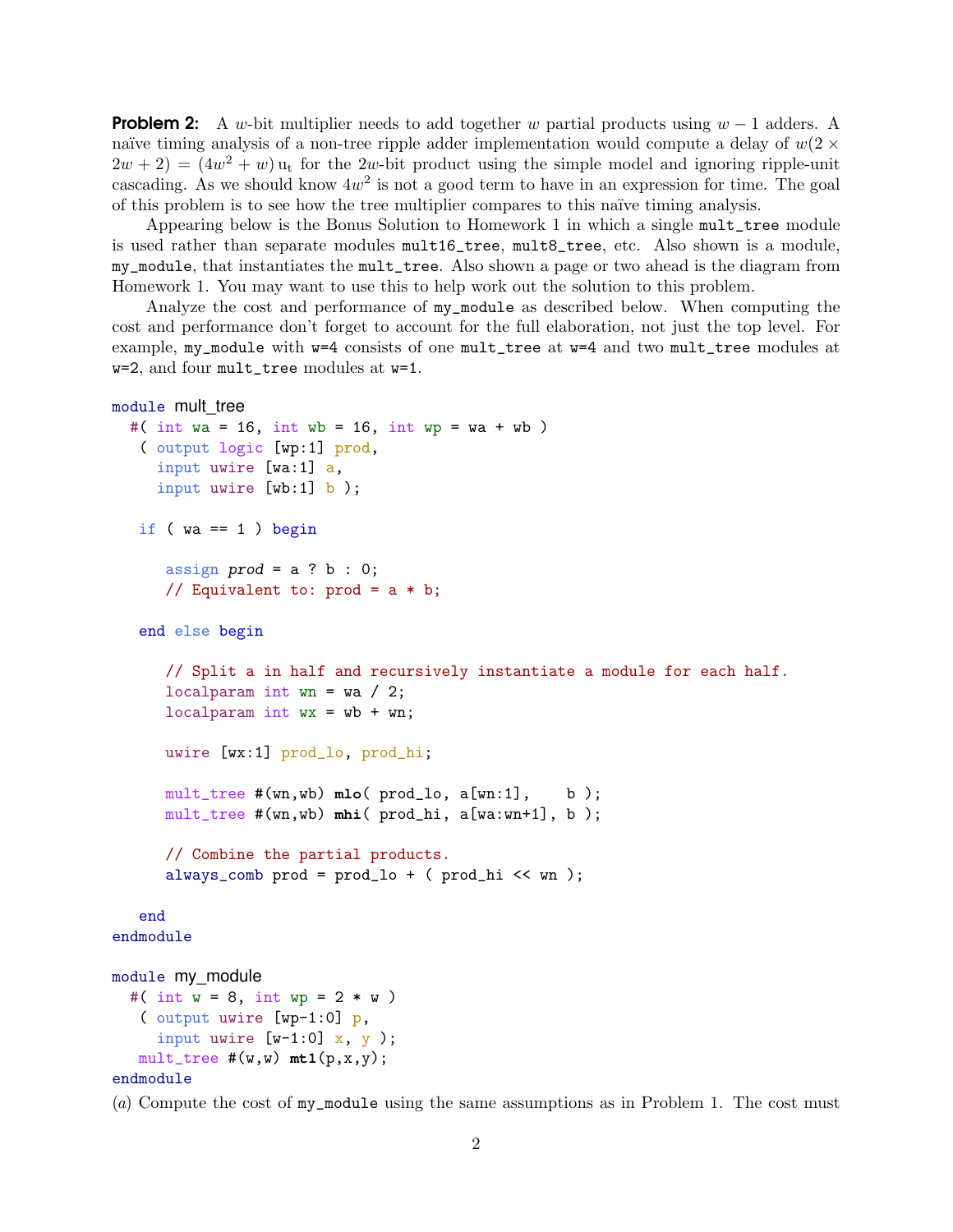be in terms of w. It's okay, indeed encouraged, to use sample values like  $w = 16$  when working out the problem, but once you have it figured out give the answer in terms of  $w$ . (If you have not solved Problem 1 then use the incorrect sample answers provided in Problem 1.)

The following identity may be helpful:  $\sum_{i=0}^{m-1} 2^i = 2^m - 1$ . In such a summation i might indicate the level of recursion and  $2<sup>i</sup>$  might indicate the number of modules at that recursion level. For the top level of the recursion  $i = 0$ .

Let  $j$  denote the recursion level such that  $a=2^j,$  and note that  $j$  starts at  $\lg w$  with the initial instantiation of  $\tt mult-tree}$  (the one made by  $\tt my-mode$  and ends at  $j=0,$  the terminal case. At level  $j$  there are a total of  $w/2^j$ instances. For the terminal case,  $j = 0$  and  $a = 1$ , mult-tree produces just a mux, which itself will be optimized to  $b$  AND gates. There will be  $w/2^0$  instances for  $j=0,$  so their total cost will be  $w^2\,\mathrm{u}_\mathrm{c}$ , after setting  $b=w$ .

The  $j > 0$  levels consist of binary full and half adders. Each instance has about  $w$  BFAs and  $a/2 = 2^{j-1}$  BHAs. Let  $c_f$  denote the per-bit cost of a BFA and  $c_h$  denote the per-bit cost of a BHA. By the simple model  $c_f = 9 u_c$  and  $c_h = 3 u_t$ . (In the BHA the carry out can be used to compute the sum, reducing the number of additional gates for the XOR to 2.) Then the total cost of the adders is

$$
\sum_{j=1}^{\lg w} \frac{w}{2^j} (wc_f + 2^{j-1}c_h)
$$
  
= $w \sum_{j=1}^{\lg w} \left( \frac{wc_f}{2^j} + \frac{c_h}{2} \right)$   
= $w^2 \sum_{j=1}^{\lg w} \frac{c_f}{2^j} + \frac{w}{2} \sum_{j=1}^{\lg w} c_h$   
= $w^2 \left( 1 - \frac{1}{w} \right) c_f + \frac{w}{2} (\lg w) c_h$ 

.

(Note that  $\sum_{j=1}^{\lg w} 2^{-j} = (1-1/w).$ ) The total overall cost is

$$
w2 uc + w2 \left(1 - \frac{1}{w}\right) c_f + \frac{w}{2} (\lg w) c_h
$$

$$
= \left[10w2 - 9w + \frac{3w}{2} (\lg w)\right] u_c
$$

An important point to note is that the cost is proportional to  $w^2.$  That should not be surprising because we know that to multiply two w-bit quantities we need  $w - 1$  adders, each costing about  $wc_f$ .

(b) Compute the delay of the multiplier using a simplifying assumption similar to the one used in Problem 1: when computing the delay of  $\text{prod} = \text{prod} \cdot + \cdot$  ( $\text{prod} \cdot \cdot \cdot$  wn) assume that all bits for prod\_lo and prod\_hi arrive at the same time and that all bits of prod are sent to the outputs at the same time. (Don't like simplifying assumptions? The next subproblem is for you!)

Show your answer for  $w=8$  and as an expression in terms of w. Don't forget to consider the entire elaboration, not just the top-level module.

The launch point starts at  $j = 0$  (the terminal case), which depends only on the inputs to  $my$ -module, a and b. The delay is just  $1 u_t$ .

Level  $j>0$  has an adder consisting of  $w$  BFAs and  $2^{j-1}$  BHAs. The total delay through that is  $[2(w-1)+\,$  $2^{j-1}]\, \mathrm{u}_\mathrm{t}$ , where the delay through a  $2^{j-1}$ -bit BHA is  $2^{j-1}\, \mathrm{u}_\mathrm{t}$ . The total delay including the AND gates is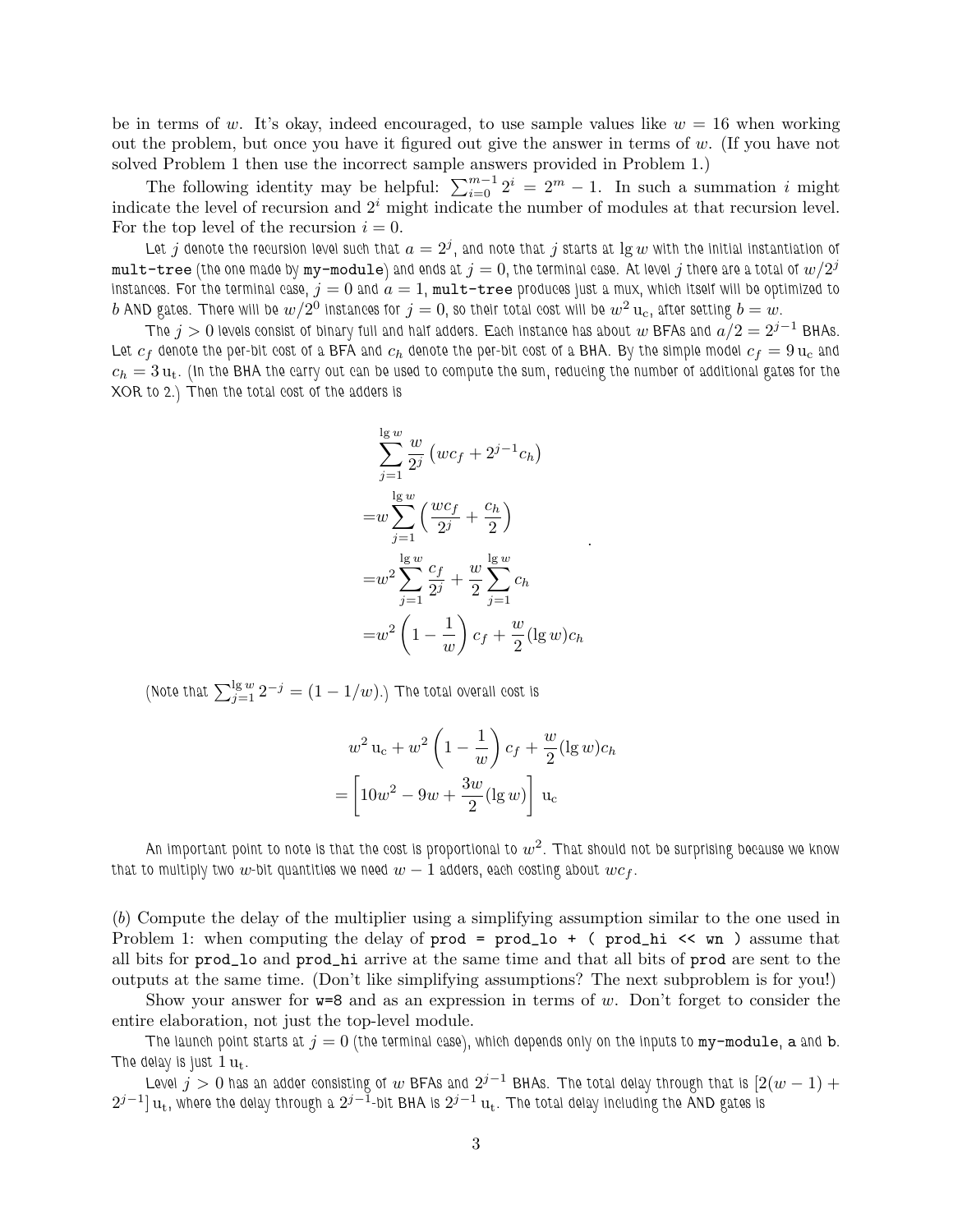$$
\[1 + \sum_{j=1}^{\lg w} (2(w-1) + 2^{j-1})\] u_t
$$
  
=  $[1 + 2(w - 1)(\lg w) + w - 1] u_t$   
=  $[w + 2(w - 1)(\lg w)] u_t$   
 $\approx 2w \lg w u_t$ 

The dominant term is  $2w \lg w$  which is not as bad as a linear connection of adders which would have a delay of  $\approx 2w^2\,\mathrm{u}_\mathrm{t}$  under similar assumptions.

(c) Compute the delay of the multiplier without the simplifying assumption. That is, account for the fact that the less-significant bits of mult\_tree will be ready before the more-significant bits.

Show your answer for  $w=8$  and as an expression in terms of w. Don't forget to consider the entire elaboration, not just the top-level module.

At level j the least significant BFA (which could actually be a BHA, but we'll keep it simple) is connected to bit  $2^{j-1}$  of  $\bm{\mathrm{prod}}$  and bit zero of  $\bm{\mathrm{prod}}$  . Since level  $j$  is waiting for  $2^{j-1}$  to be ready, the next level,  $j+1$ , must be waiting for bit  $2^j.$  Therefore for level  $j$  we need to compute the delay though  $2^{j-1}+1$  BFAs: stating at the least significant BFA (bit position  $2^{j-1})$  and ending at the BFA computing bit  $2^j$ . The delay for  $w$  bits for a ripple adder under the simple model is  $2(w + 1)$  u<sub>t</sub>, so the delay at level j before  $j + 1$  can start is  $2((2^{j-1} + 1) + 1) = 2^j + 4$ .

For level  $j=0$  the delay is  $1\,\rm u_t$  (an AND gate). For level  $j=\lg w$  we need to add on the remaining bits in the ripple adder:  $w/2 - 1$  BFA delays and  $w/2$  BHA delays.

The total delay is:

$$
\left[1 + \left(\sum_{j=1}^{\lg w} 2^j + 4\right) + \left(\frac{w}{2} - 1\right)2 + \frac{w}{2}\right] u_t
$$
  
=  $\left[1 + 2(2w - 1) + 4(\lg w) + \left(\frac{w}{2} - 1\right)2 + \frac{w}{2}\right] u_t$   
=  $\left[5.5w + 4(\lg w) - 1\right] u_t$ 

Useful diagram on next page.